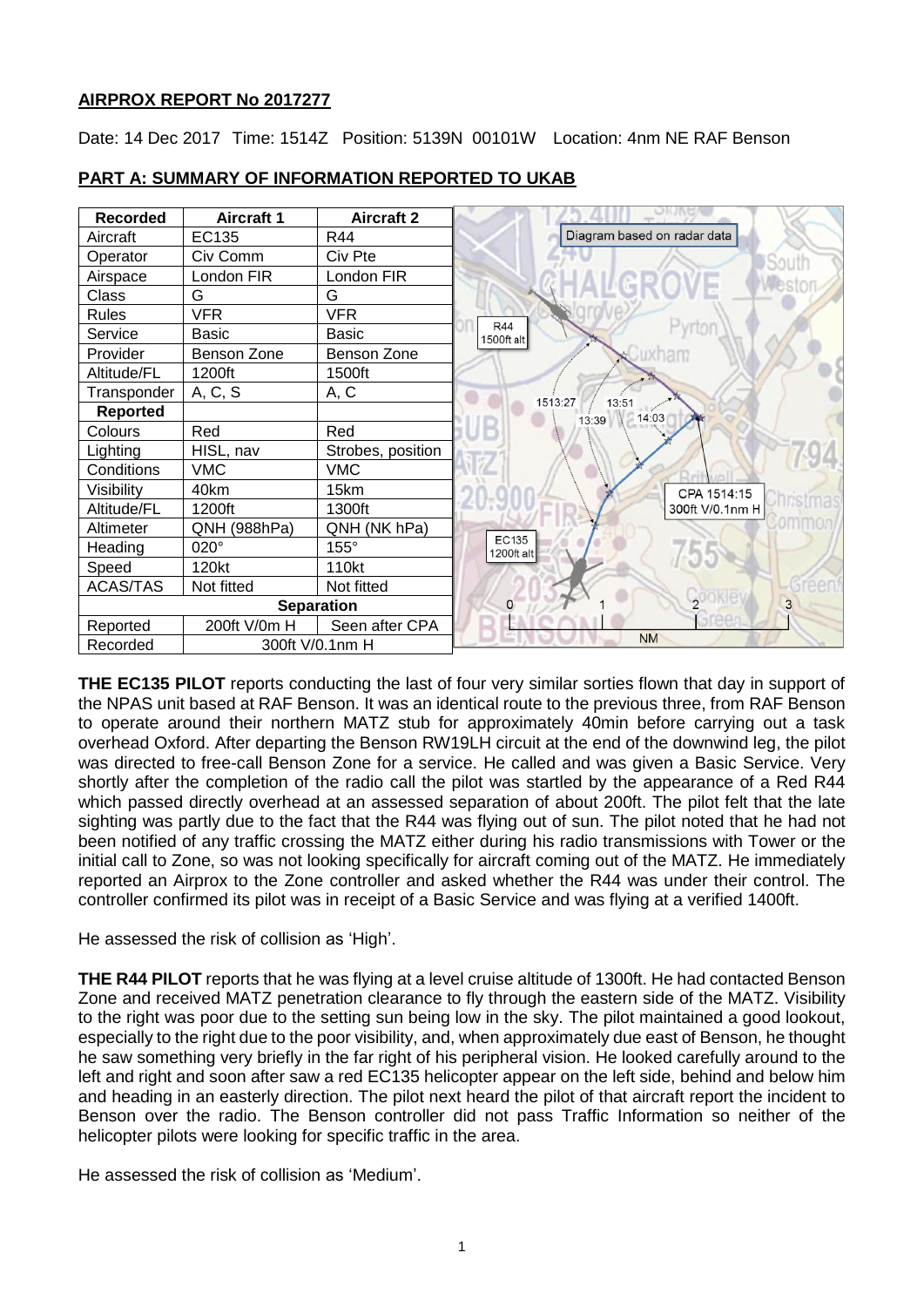**THE BENSON ZONE CONTROLLER** reports that he had 2 pilots on frequency, each in receipt of a Basic Service. The EC135 had just departed Benson and the R44 was transiting the MATZ, maintaining 3nm north and east of the Benson overhead to remain outside the ATZ. A third pilot called, southeast of Benson by approximately 9 miles, for a MATZ crossing. The controller initially believed this to be a request for a Basic Service but the pilot requested a Traffic Service; the aircraft was identified and a Traffic Service provided, along with a MATZ transit. He passed Traffic Information on both Basic Service aircraft to the Traffic Service aircraft, prioritising that aircraft over the Basic Service aircraft. After scanning the radar screen he noticed the EC135 SSR transponder Mode C had 'dropped off'. As it reappeared, he became aware of the proximity of the R44 to the EC135 and passed Traffic Information on it to the EC135 pilot. The EC135 pilot responded by advising he was visual with the R44 and that he wanted to report an Airprox. The controller believed he called the R44 as '12 o'clock 1/2 a mile, crossing left-right ahead'. Traffic Information on the EC135 was not passed to the R44 pilot due to the lack of time available after the confliction became apparent.

He perceived the severity of the incident as 'Medium'.

**THE BENSON SUPERVISOR** reports that he did not have a headset on at the time of the Airprox and so did not hear the incident. The Zone controller informed him of the Airprox immediately after it occurred and the Supervisor asked the Zone controller to confirm with the EC135 pilot that he was happy to discuss details on the ground. After that transmission, the Supervisor arranged a break for the Zone controller so that he could formulate the narrative for the occurrence report.

### **Factual Background**

The weather at Benson was recorded as follows:

METAR EGUB 141450Z 23012KT 9999 FEW030 05/01 Q0988 BLU NOSIG=

### **Analysis and Investigation**

#### **Military ATM**

An Airprox occurred on 14 Nov 17 at approximately 1515hrs UTC, 4nm NE of RAF Benson, between an EC135 and an R44. The EC135 pilot was receiving a Basic Service from the Benson Zone Controller while conducting a VFR departure to the east, and the R44 pilot was receiving a Basic

Service from the same controller while in transit eastbound through the Benson MATZ. Radar replay pictures are taken from NATS Ltd radar feeds and therefore are not representative of the actual radar picture seen by the Benson Zone controller at the time. The EC135 displays SSR code 3607 and the R44 displays code 3603.

At 15:13:06 (Figure 1), the EC135 pilot first contacted the Benson Zone Controller during his end of downwind leg departure, requesting a Basic Service.

At 15:13: 27 (Figure 2), the Benson Zone Controller acknowledged the EC135 pilot's transmission of current altitude (1200ft).



Figure 1: Geometry at 15:13:06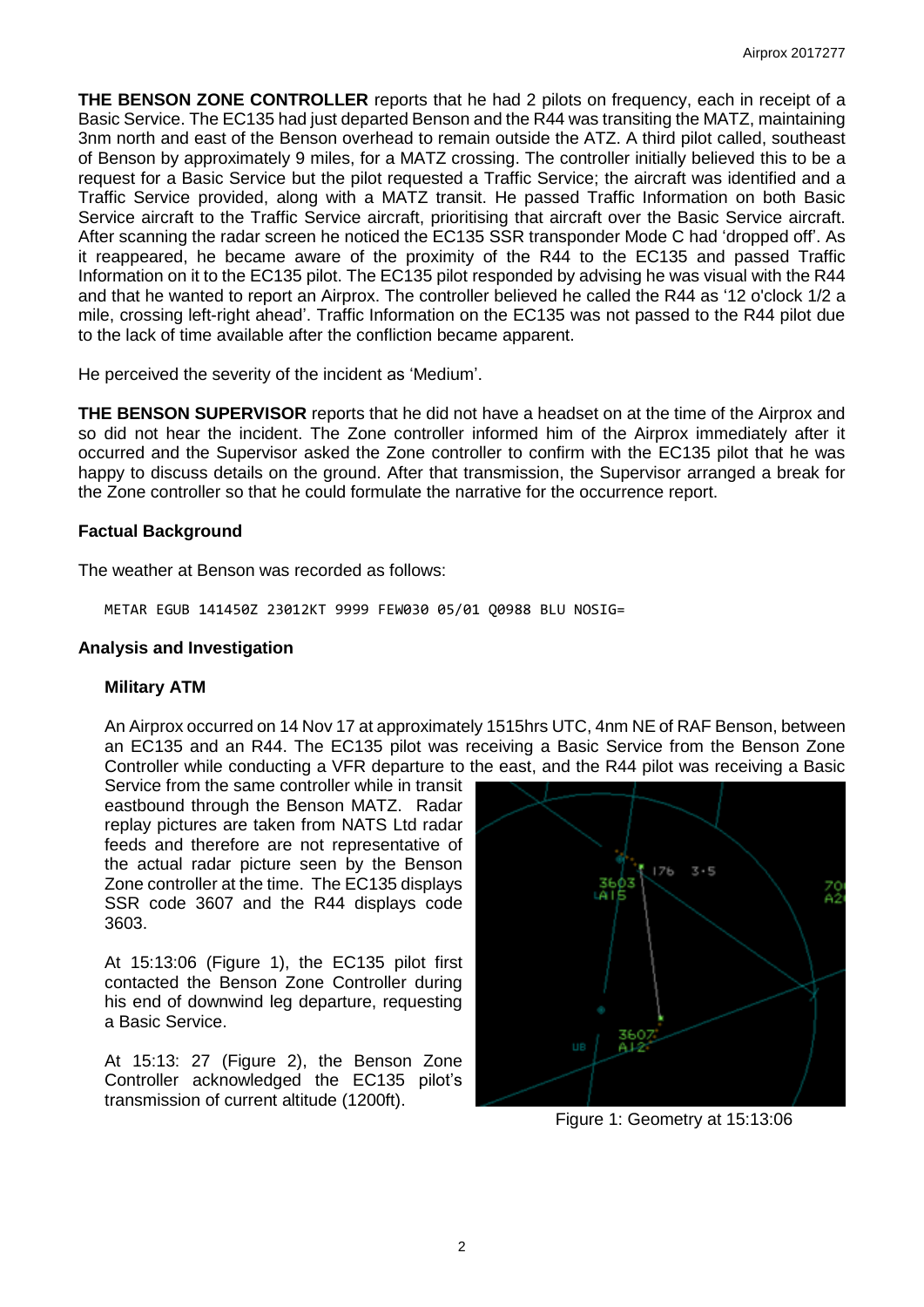

At 15:13:32 (Figure 3), the Benson Zone Controller passed Traffic Information on the R44 to another aircraft (squawk 3604) crossing the MATZ and receiving a Traffic Service. The pilot acknowledged the Traffic Information at 15:13:40.



Figure 3: Geometry at 15:13:32

At 15:14:12 (Figure 4), The Benson Zone Controller passed Traffic Information on the R44 to the EC135 pilot as '12 o'clock, half a mile, crossing left right ahead, indicating 300ft above'. The EC135 pilot responded that he had seen the R44 fly over him and declared an Airprox. Traffic Information was not passed to the R44 pilot.



Figure 4: Geometry at 15:14:12

At the time of the Airprox, the Benson Zone Controller had three aircraft on frequency, consisting of the two Basic Service aircraft involved in the Airprox and another light-aircraft receiving a Traffic Service, with a perceived medium workload. The controller had passed timely Traffic Information on the EC135 and the R44 to the aircraft receiving a Traffic Service.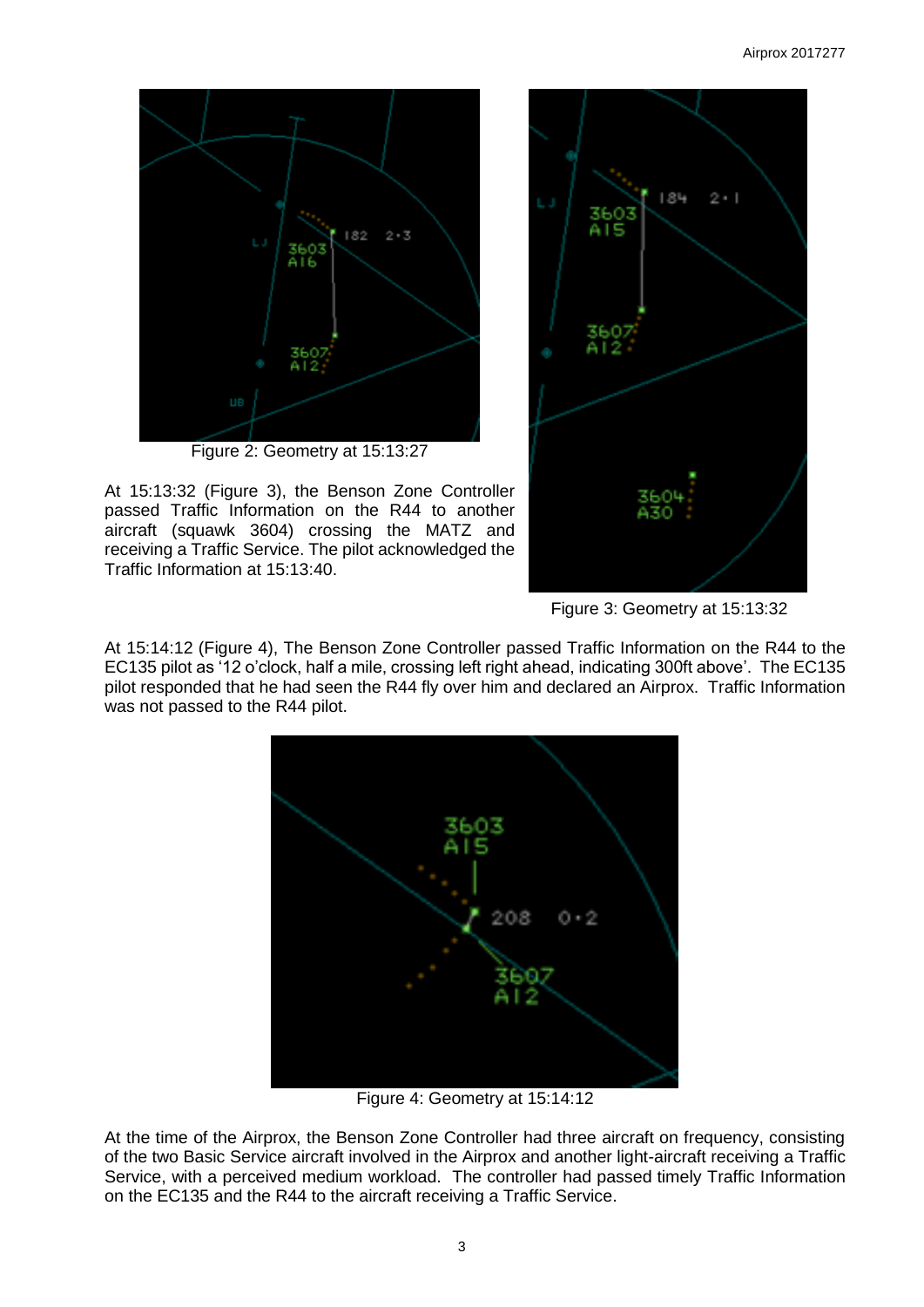The flight profiles of the EC135 (end of downwind leg departure from RW19 at altitude 1200ft) and the R44 (crossing the Benson MATZ west to east at altitude 1400ft) always had the potential for confliction. The controller reported that the EC135's Mode C had dropped off the radar display, thus he only became aware of the close proximity at late notice when the Mode C reappeared, at which time Traffic Information was passed to the EC135 pilot. By the time the EC135 pilot had responded, the aircraft were diverging, therefore Traffic Information was not passed to the R44 pilot.

CAP 774 states that, if a controller considers that a definite risk of collision exists, a warning shall be issued to the pilot. In this case, the controller did pass Traffic Information to the EC135 when he realised that there was risk of collision; however, as the controller knew the altitude of each aircraft, meaning that they had 200ft vertical separation as their tracks merged, it would have been reasonable to identify the conflict sooner and pass timely Traffic Information to each pilot. That said, under Basic Service, whether Traffic Information has been provided or not, the pilot remains responsible for collision avoidance without assistance from the controller.

### **UKAB Secretariat**

The EC135 and R44 pilots shared an equal responsibility for collision avoidance and not to operate in such proximity to other aircraft as to create a collision hazard<sup>1</sup>. If the incident geometry is considered as converging then the R44 pilot was required to give way to the EC135<sup>2</sup>.

### **Summary**

An Airprox was reported when an EC135 and a R44 flew into proximity at 1514hrs on Thursday 14<sup>th</sup> December 2017 within the Benson MATZ. Both pilots were operating under VFR in VMC, both in receipt of a Basic Service from Benson Zone.

## **PART B: SUMMARY OF THE BOARD'S DISCUSSIONS**

Information available consisted of reports from both pilots, a transcript of the relevant R/T frequency, radar photographs/video recordings, reports from the air traffic controllers involved and reports from the appropriate ATC authority.

The Board quickly agreed that both pilots were operating in Class G airspace, each in receipt of a Basic Service from the Benson Zone controller, but that collision avoidance responsibility rested ultimately with them. Considering the provision of the ATS, members commented that there appeared to be several areas of misunderstanding or assumption which had contributed to the overall outcome. Members felt that although the Benson controller had appropriately passed Traffic Information to the third aircraft, the positions of the Airprox aircraft were such that they would likely have been inside his scan in the process of estimating bearing and range for the Traffic Information and so the opportunity existed for him to assess the conflict earlier. The EC135 contact was reported as having dropped Mode C, but the pilot had been requested for and had informed the controller of his altitude less than one minute before CPA and so it was reasonable that he should have been aware of the EC135's height. In the event, the controller passed Traffic Information to the EC135 pilot only very shortly before CPA. Taking all this into account, the Board agreed with the Military ATM report assertion that, with 3 aircraft on frequency, it would have been reasonable for the controller to have recognised the conflict sooner, and to have passed timely Traffic Information to each pilot; members agreed that this lack of timely Traffic Information was contributory to the Airprox.

Members also noted that the EC135 pilot had not expected an aircraft to 'come out of the MATZ' because he had not been informed of a MATZ crosser. The military ATM advisor informed the Board that, at Benson, MATZ crossing traffic was not declared to the Tower unless it was also going to cross the ATZ. Controller members opined that this then removed the possibility of the Tower controller advising departing aircraft about MATZ-crossers outside the ATZ before they departed the circuit

 $\overline{\phantom{a}}$ 

<sup>1</sup> SERA.3205 Proximity.

<sup>&</sup>lt;sup>2</sup> SERA.3210 Right-of-way (c)(2) Converging.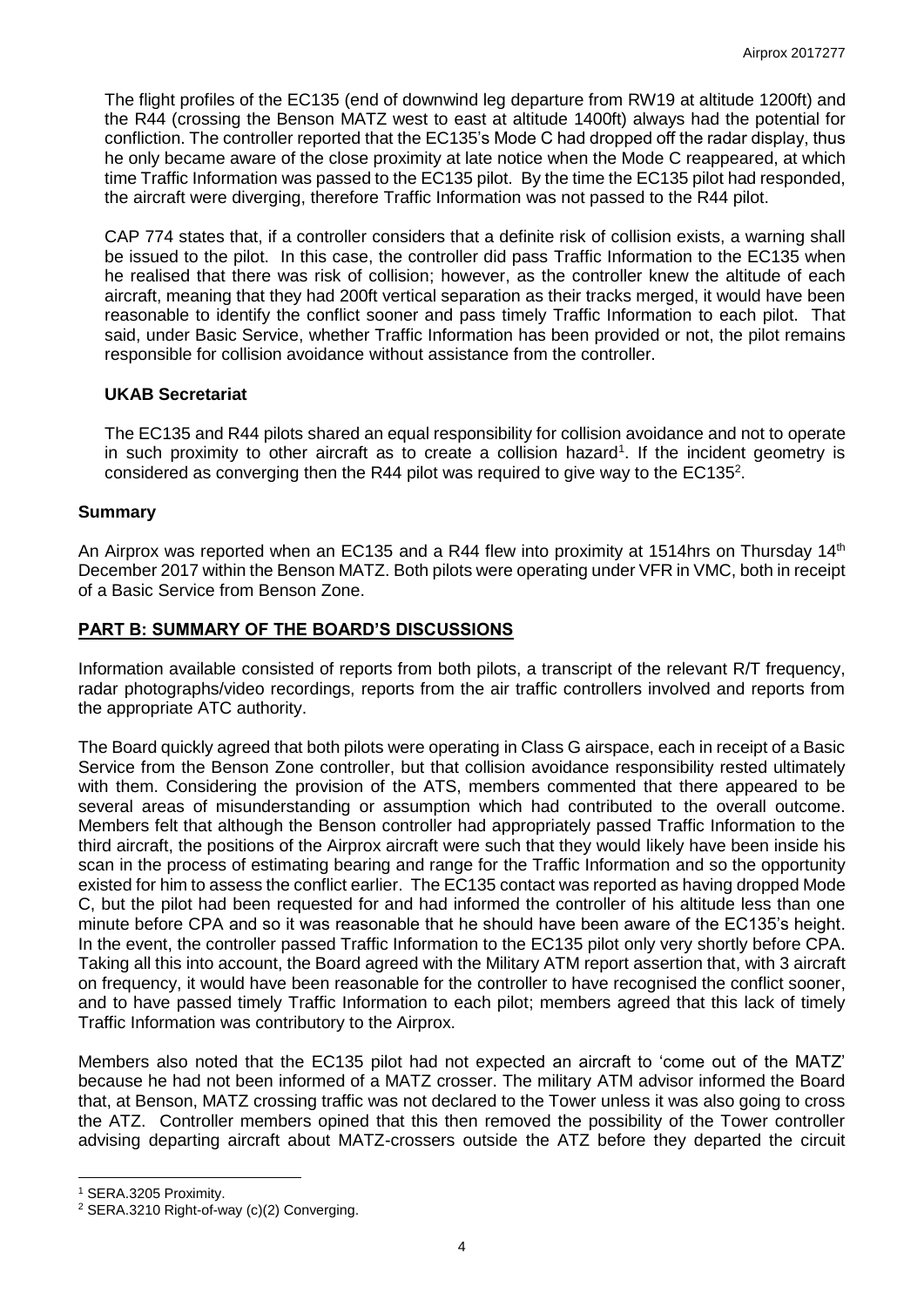pattern; this did not seem to be an optimal method of operating as highlighted in this incident where the EC135 pilot had been on the Tower frequency when the R44 pilot informed Benson of his MATZ crossing and therefore had not been informed of the MATZ crosser. Once with Benson Zone, as would be expected under a Basic Service, neither pilot was informed of the presence of the other. In this respect, members commented that it was for pilots to request the service they required, and noted that flight in low-sun conditions may warrant the request of a Traffic Service. That being said, in this case, members also considered that traffic within a MATZ should be informed of each other's presence irrespective of the service provided, the airspace being a Military Air Traffic Zone.

Turning to the cause and risk, members felt that the EC135 pilot had seen the R44 with insufficient time to increase separation, and the R44 pilot had only seen the EC135 once it was behind him; effectively a non-sighting by both pilots. The Board quickly agreed therefore that safety had not been assured, and debated whether collision had been avoided by providence. After some discussion, it was agreed that the vertical separation at CPA had been such that separation had not been at the bare minimum and that it was not a case of providence alone; however, they concluded that safety had been much reduced below the norm, Category B.

## **PART C: ASSESSMENT OF CAUSE AND RISK**

Cause: Effectively a non-sighting by both pilots. Contributory Factors: The Benson controller did not pass timely Traffic Information. Degree of Risk: B.

Safety Barrier Assessment<sup>3</sup>

In assessing the effectiveness of the safety barriers associated with this incident, the Board concluded that the key factors had been that:

#### **ANSP:**

 $\overline{\phantom{a}}$ 

**Situational Awareness and Action** were assessed as **partially effective** because the Benson Zone controller was aware of the R44 altitude and had acknowledged the EC135 pilot's altitude report less than a minute before CPA, but did not assimilate the confliction.

#### **Flight Crew:**

**Tactical Planning** was assessed as **partially effective** because neither pilot elected to request a Traffic Service in the reported poor visibility in low sun conditions.

**Situational Awareness and Action** were assessed as **ineffective** because neither pilot was aware of the other aircraft in sufficient time to increase separation.

**Warning System Operation and Compliance** were assessed as **not used** because neither aircraft was fitted with a warning system.

**See and Avoid** were assessed as **ineffective** because neither pilot saw the other in time to take effective action to increase separation.

<sup>&</sup>lt;sup>3</sup> The UK Airprox Board scheme for assessing the Availability, Functionality and Effectiveness of safety barriers can be found on the **UKAB Website**.